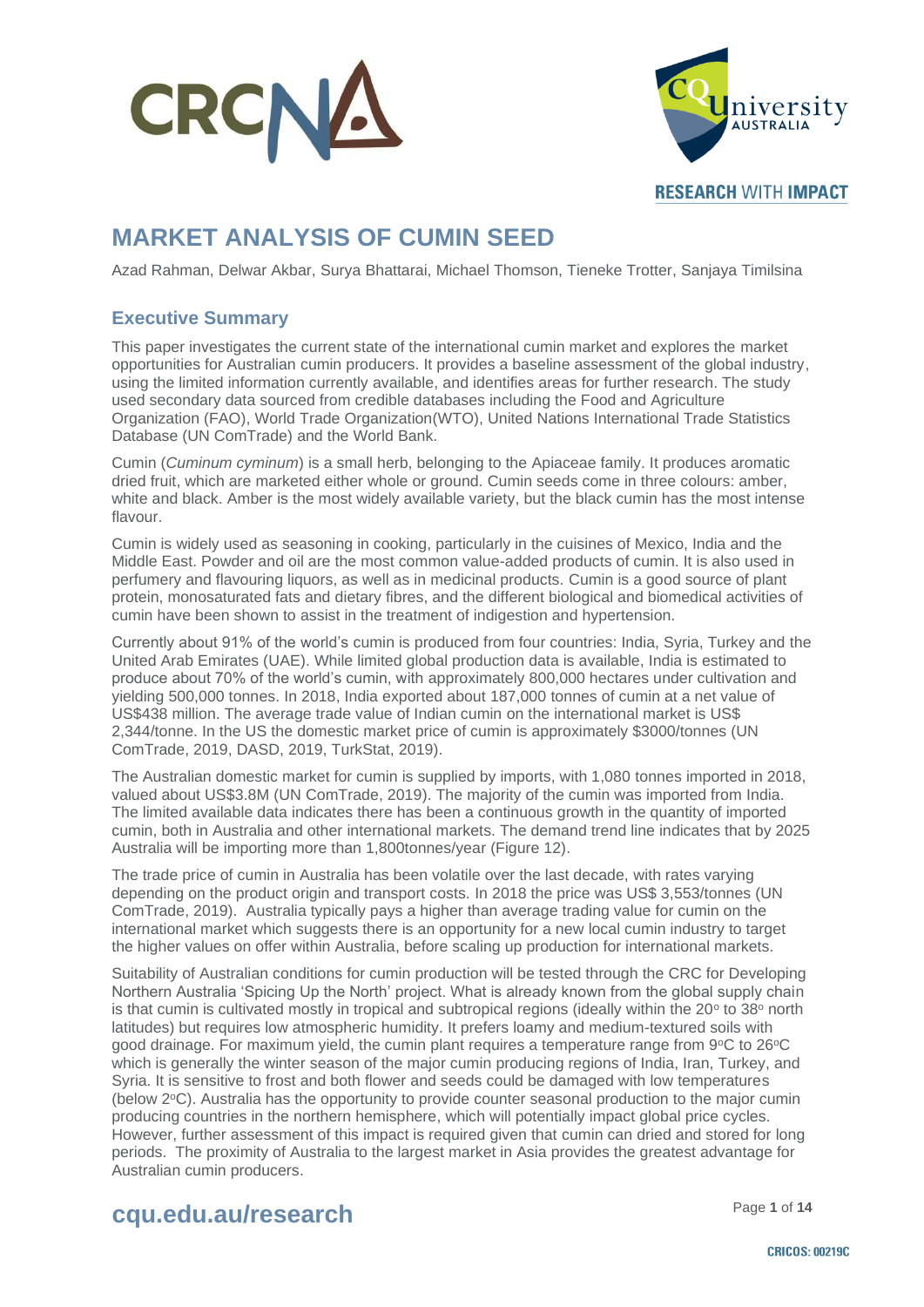



#### **RESEARCH WITH IMPACT**

Pending proof of its suitability to Australian environments, future resarch will be required to understand the supply chain infrastructure required to support a new industry, as well as the value chain structures that could support value-adding opportunities for medicinal products.

The authors acknowledge acknowledge the financial support of the Cooperative Research Centre for Developing Northern Australia and the support of its investment partners: the Western Australian, Northern Territory and Queensland Governments. We also acknowledge the financial and in-kind support of the project participants.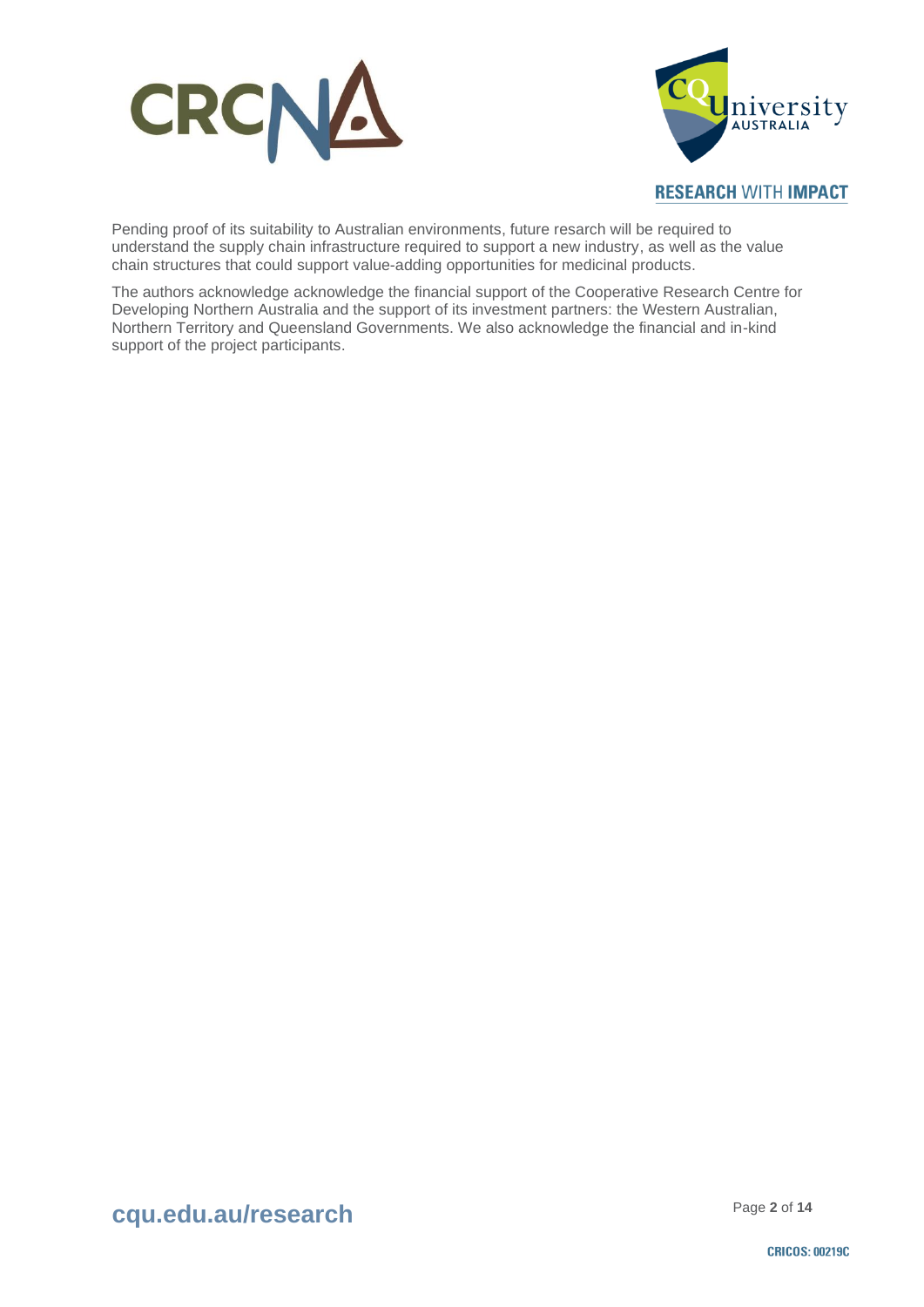### **Introduction – Study scope**

This report presents findings of a preliminary market analysis and features information about the current global production and future demand for cumin. The report is based on the limited data and literature available through secondary, credible sources including the databases of the FAO, WTO, UN ComTrade and the World Bank.

The purpose of the report is to provide baseline information to the Australian cumin industry, farmers, marketers, processors, agronomy services and policy-makers, as it provides insights for greater understanding of the current production and future demand for cumin in domestic and international markets. As such, the report also includes an overview of Australian cumin market and scopes the potential for a future cumin industry in Australia.

This report does not provide a detailed value chain analysis of cumin products, but provides a description of potential uses of this spice and opportunities for value-adding cumin seed.

Analysis of the production stages, methods, and agronomic factors affecting seed quality will be provided in subsequent reports based on the field varietal trials being undertaken as part of this project.

### **Background – about cumin**

Cumin (*Cuminum cyminum*) (also known as *Jeera/Zeera*) is a small herb, which produces aromatic dried fruit. It is used widely for cooking and seasoning. Cumin's unique flavour complexity has made it an integral spice in the cuisines of Mexico, India and the Middle East. It is also used in perfumery and flavouring liquors, as well as in medicinal products - it is considered as one of the most valuable medicinal herbs in the world.

It is believed that the origin of cumin is either Egypt or the south Mediterranean region (Kafi, 2006). The plant belongs *to Apiaceae* family. Cumin is marketed as whole or ground. Cumin seeds come in three colours: amber, white and black. Amber is the most widely available variety, but the black cumin has the most intense flavour.

The plant is semi-erect attaining a height of 20 to 30cm with a slender and smooth stem and compound leaves. The colour of the flower is generally pink (sometimes white), and the fruits are dry with an approximate length of 4mm (Gondalia et al., 2019). Cumin contains several vitamins and minerals (Parthasarathy & Kandiannan, 2007, Mohassel, 2006) (Table 1).

| <b>Content</b> | g/100 g | <b>Content</b> | mg/100 g | <b>Vitamins</b> | mg/100 g |
|----------------|---------|----------------|----------|-----------------|----------|
| Moisture       | 8.1     | Calcium        | 931      | Vitamin $B_1$   | 0.73     |
| Protein        | 17.8    | Potassium      | 1788     | Vitamin $B_2$   | 0.38     |
| Fat            | 22.3    | Phosphorus     | 449      | Vitamin C       | 17.20    |
| Carbohydrate   | 44.2    | Sodium         | 168      | Vitamin A       | 175 IU   |
| Fiber          | 10.5    | Magnesium      | 366      | <b>Niacin</b>   | 2.5      |

| Table 1: Basic composition of cumin seeds |  |  |  |  |  |  |  |  |
|-------------------------------------------|--|--|--|--|--|--|--|--|
|-------------------------------------------|--|--|--|--|--|--|--|--|

Sources: Parthasarathy & Kandiannan, 2007, Kakhki & Mohassel, 2006

Cumin is cultivated mostly in tropical and subtropical regions (ideally within the 20° to 38° north latitudes) and it requires low atmospheric humidity (Kafi, 2006). Yields as high as 760 kg/ha were recorded in Turkey in 2008/09 and 663 kg/ha in India in 2011/12 and 2012/13 (Table 2). To acheive maximum yield, the cumin plant requires a temperature range from  $9^{\circ}C$  to  $26^{\circ}C$  which is generally the winter season of major cumin producing regions (India, Iran, Turkey, Syria and UAE). Though cumin is considered a winter crop in most cumin producing countries, it is sensitive to frost and both flower and seeds could be damaged by low temperatures (below  $2^{\circ}C$ ). It is suggested that loamy and medium-textured soils with good drainage are most suitable for the growth of cumin (Parthasarathy &

Page **3** of **14**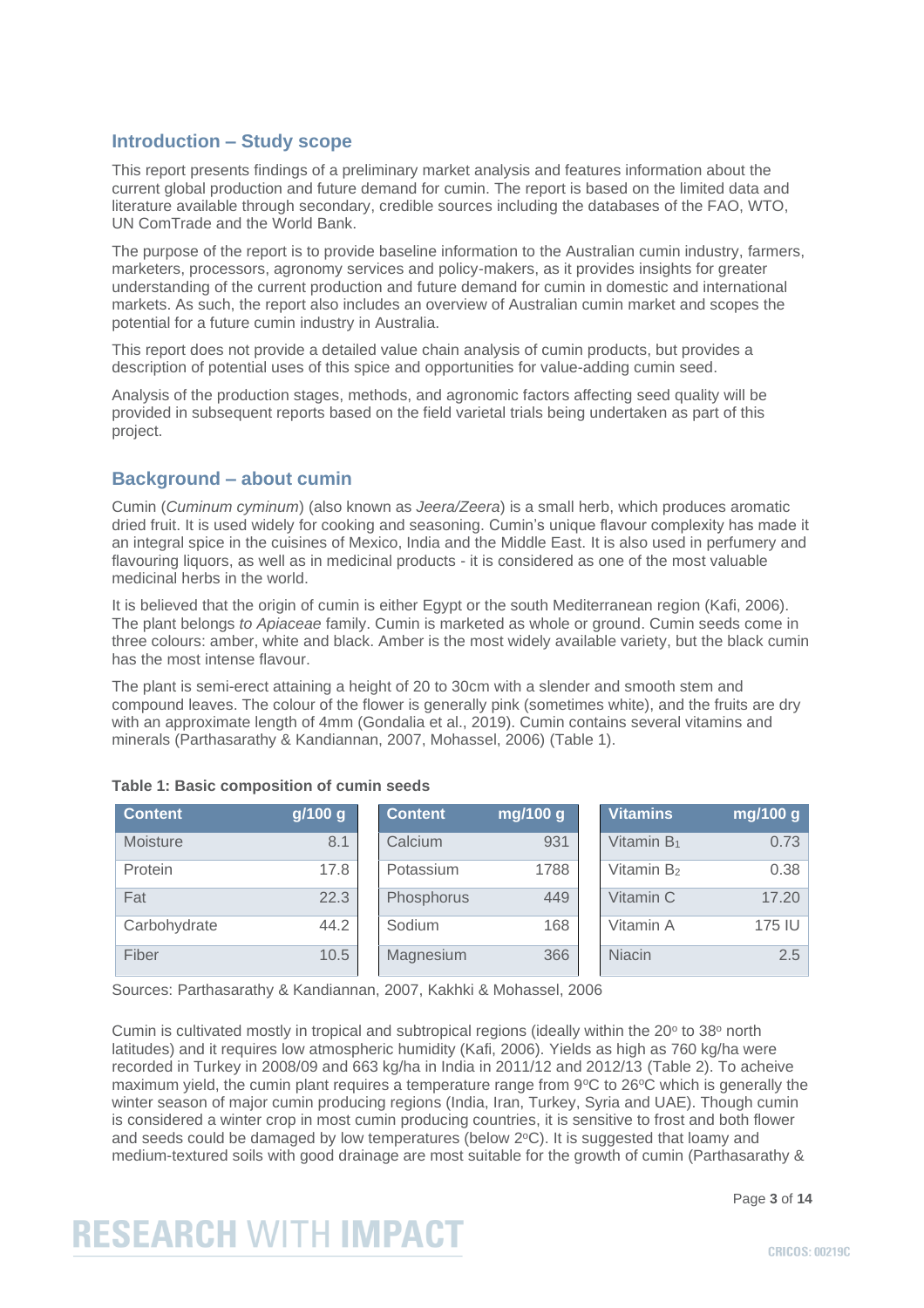Kandiannan, 2007). About 91% of world cumin is produced in four countries i.e., India, Syria, Turkey and UAE, and the remaining produced in other tropical or sub-tropical Asian and African countries.

### **Global cumin production**

The exact total world production data for cumin is not available in the literature and hence approximate production percentages between countries are presented. India is the world's largest cumin producing country, contributing about 70% of total world output (Figure 1). The other major cumin-producing countries are Syria (13%), Turkey (5%), UAE (3%), and Iran (Gondalia et al., 2019). The area under cumin production in India is estimated at 800,000 ha, yielding 500,000 tonnes (Kumar, 2017), with production growing rapidly from 2009 to 2014.



**Figure 1: Annual production of cumin in India and Turkey (Data Source: DASD, 2019, TurkStat, 2019)**

Cumin yields in both India and Turkey (Table 2), provide a benchmark against which performance can be measured.

| Table 2: Area under cumin production and yield produced in India and Turkey |  |  |  |
|-----------------------------------------------------------------------------|--|--|--|
|-----------------------------------------------------------------------------|--|--|--|

|             | <b>India</b>     |         | <b>Turkey</b>    |         |
|-------------|------------------|---------|------------------|---------|
| Year        | Area             | Yield   | Area             | Yield   |
|             | (thousand<br>ha) | (kg/ha) | (thousand<br>ha) | (kg/ha) |
| 2006-07     | 409              | 432     | 18.3             | 500     |
| 2007-08     | 429              | 402     | 18.4             | 480     |
| 2008-09     | 429              | 402     | 19.0             | 760     |
| 2009-10     | 377              | 415     | 17.1             | 740     |
| 2010-11     | 508              | 619     | 20.0             | 660     |
| $2011 - 12$ | 594              | 663     | 22.6             | 610     |
| 2012-13     | 594              | 663     | 24.7             | 690     |
| 2013-14     | 859              | 598     | 22.4             | 690     |
| 2014-15     | 890              | 546     | 27.0             | 630     |

Page **4** of **14**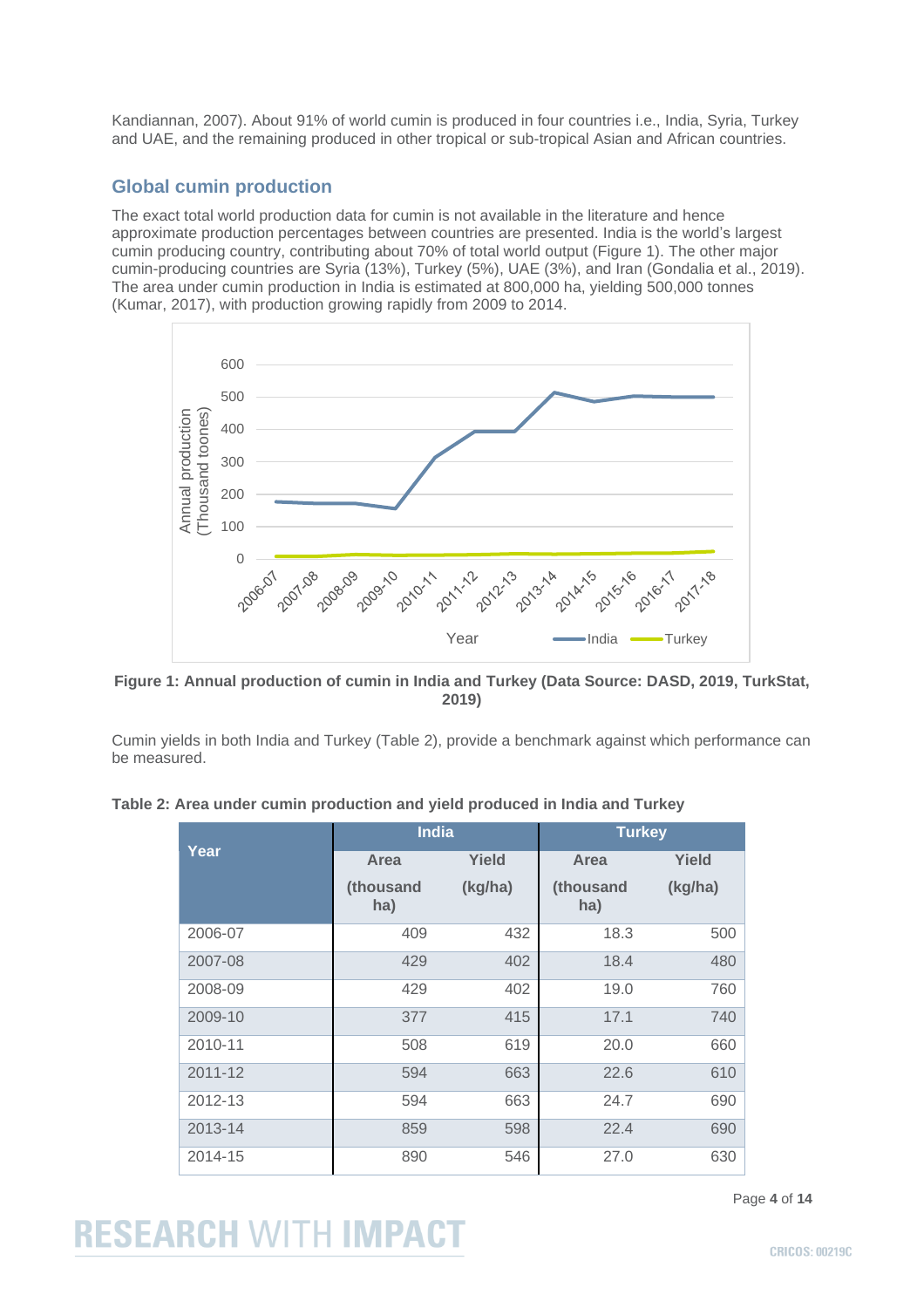| 2015-16                | 808 | 623 | 26.9 | 690 |
|------------------------|-----|-----|------|-----|
| 2016-17                | 781 | 641 | 26.7 | 720 |
| 2017-18<br>(estimtaed) | 781 | 641 | 36.2 | 670 |

Source: DASD, 2019, TurkStat, 2019

Some discrete data is available in the literature regarding the production of cumin in Iran and Syria. The data indicates that Iran's cumin production was 15,000t in 2016 (Royalspice, 2019). Syria produced over 55,000t of cumin in 2004 (Hamwi, 2006) but its production fell to 25,000-28,000t in 2015 (Royalspice, 2019) due to its civil war.

### **Cumin exporting countries**

India is the largest cumin exporter and data from UN Com Trade indicates that in 2018 India exported about 187,000 tonnes around the world with a net value of about US\$438 million. According to UN Com Trade, the UAE was the second-largest cumin exporter in the year 2018. The UAE does not produce much cumin locally, but is the second largest cumin exporting country by indirect import from Syria and Iran. No data regarding Syrian cumin production and trade was found from the UN Com Trade, while Hamwi (2006) indicated that Syria was the second largest cumin producer and exporter for several years. The world's export value of cumin was US\$ 519million in 2018, approximately 34% higher than in 2016 (Table 3).

|                | <b>2016 (source:</b><br>www.trademap.org) |                            | 2018 (Source: ComTrade)        |                            |  |
|----------------|-------------------------------------------|----------------------------|--------------------------------|----------------------------|--|
| Rank           | <b>Country</b>                            | <b>Value ('000</b><br>USD) | <b>Country</b>                 | <b>Value ('000</b><br>USD) |  |
| $\mathbf{1}$   | India                                     | 274,807                    | India                          | 438,082                    |  |
| $\overline{2}$ | Syria                                     | 51,109                     | <b>United Arab</b><br>Emirates | 16,527                     |  |
| 3              | Turkey                                    | 20,003                     | Turkey                         | 21,374                     |  |
| $\overline{4}$ | <b>UAE</b>                                | 10,860                     | Spain                          | 6,684                      |  |
| 5              | Ethiopia                                  | 4,635                      | <b>Netherlands</b>             | 6,114                      |  |
| 6              | Iran                                      | 3,026                      | Czechia                        | 1,647                      |  |
| $\overline{7}$ | Lithuania                                 | 2,834                      | Lithuania                      | 1,550                      |  |
| 8              | Czech                                     | 2,436                      | France                         | 2,964                      |  |
| 9              | Sri Lanka                                 | 2,172                      | Egypt                          | 2,214                      |  |
| 10             | United<br>Kingdom                         | 2,154                      | <b>United Kingdom</b>          | 3,838                      |  |
| 11             | Other                                     | 14,268                     | Other                          | 18,372                     |  |
|                | <b>World Total</b>                        | 388,304                    | <b>World Total</b>             | 519,365                    |  |

#### **Table 3: Major cumin exporting countries in 2016 and 2018**

Page **5** of **14**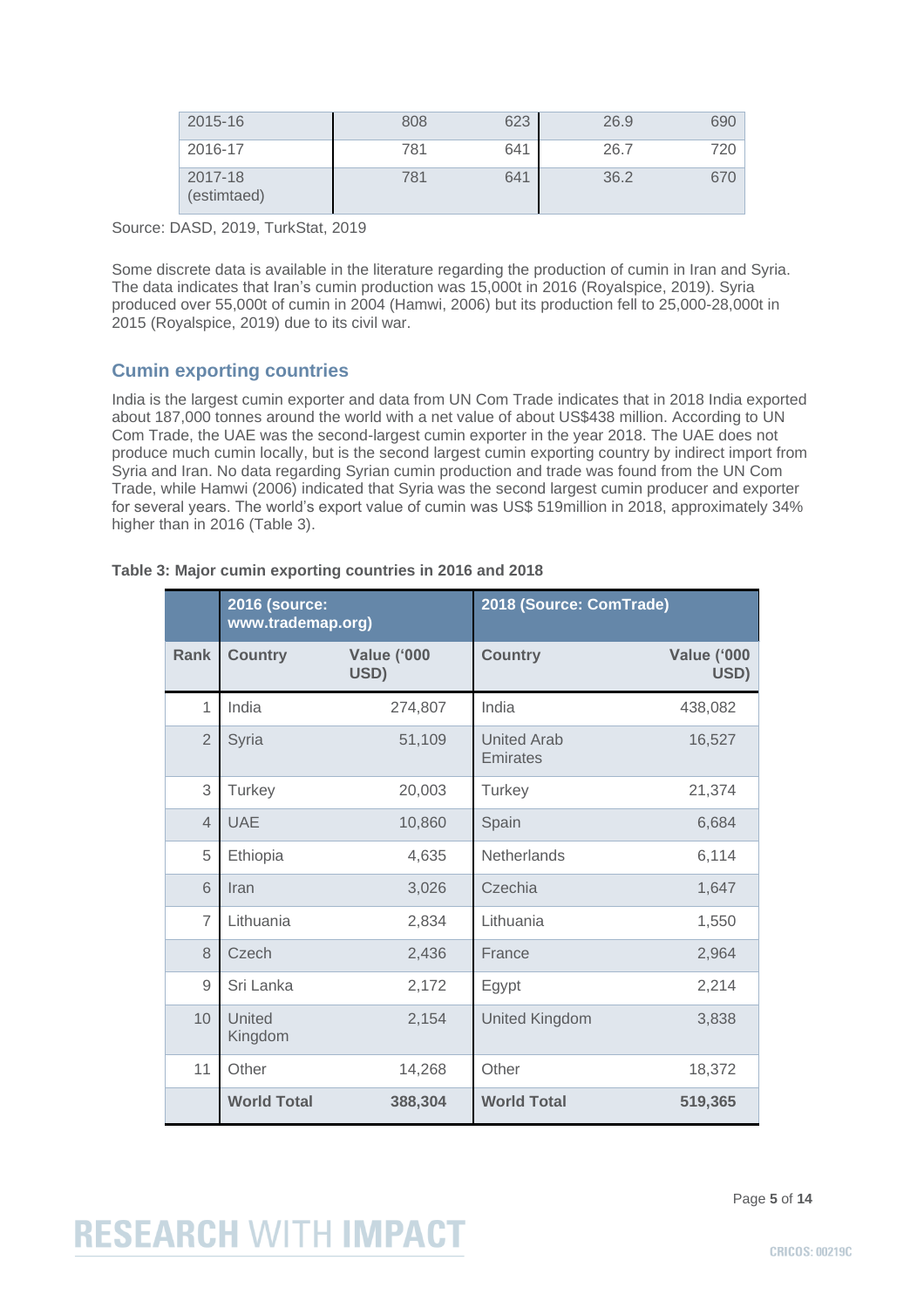#### **India:**

India exports cumin to 150 countries with its three major markets being Vietnam, Bangladesh and USA (Figure 2). The unit price of cumin based on the trade value available in the UN Comtrade database indicates that the highest prices are achieved in the United Kingdom, followed by the USA.

The average trade value of Indian cumin is US\$ 2,344/tonnes, compared to the trade value per tonne in the USA and UAE of US\$ 3,000/tonne (Calculated from total trading value, Source: UN ComTrade, 2019).



**Figure 2: Top 10 export destination of Indian cumin (Data source: UN ComTrade, 2019)**

India also exports value-added cumin products such as powder and oil (Table 4).

#### **Table 4: Export percentage of value-added cumin products relative to the percentage of cumin exported as seed.**

|        | Form of cumin                                | Quantity<br>(tonnes) | %     |
|--------|----------------------------------------------|----------------------|-------|
| (2016) | <b>Black cumin seeds</b>                     | 9693                 | 7.52  |
| India  | Cumin seeds (other than black cumin<br>seed) | 112885               | 87.61 |
|        | Powder                                       | 6213                 | 4.82  |
|        | Oil & Oleoresins                             | 55                   | 0.04  |

Source: (Gondalia et al. 2019)

Page **6** of **14**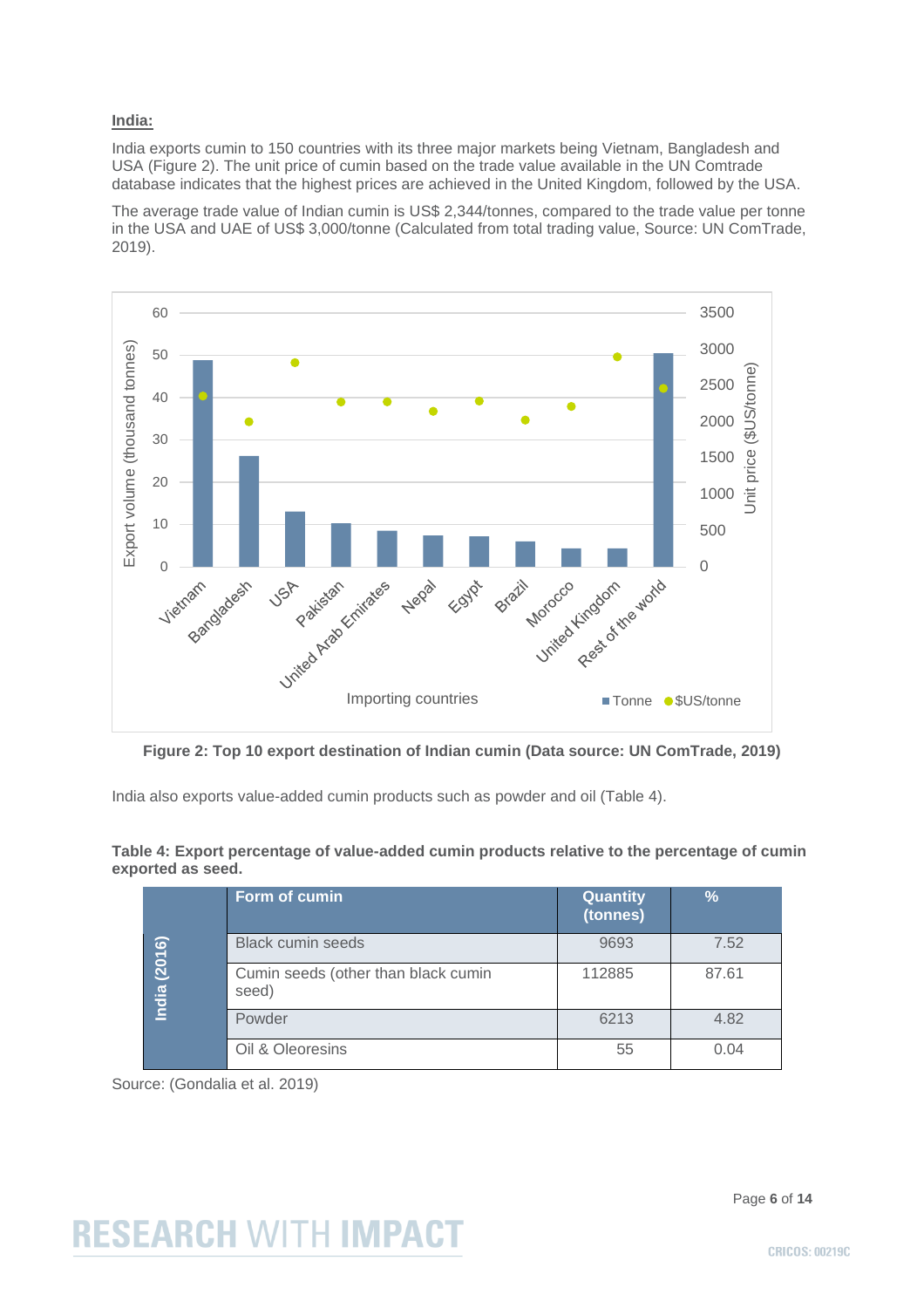#### **Turkey:**

About 80 countries import cumin from Turkey. In 2018, Turkey exported over 7000 tonnes of cumin, the top export destination was Bangladesh taking 35% of Turkey's export volume. Some 14.7% of cumin was exported from Turkey to so-called 'free zones' in 2018. 'Free Zones' belong to the geographical and economic territory of a country but not to its customs territory. Free zones can be commercial free zones (duty-free shops) or industrial free zones (UNStats, 2019).



**Figure 3: Top export destination of Turkish cumin (Source: (UN Stats, 2019)**

The average trading price of Turkish cumin is US\$3,015/tonnes, which is higher than the trading price of Indian cumin (calculated from total trading value, Source: UN ComTrade, 2019). The higher price is due to the quality of Turkish cumin which produce targeted products for Europe. Most of the European countries and Australia paid a higher than average price for Turkish cumin, with trading prices for these countries exceeding US\$4,000/tonnes (Calculated from total trading value, Source: UN ComTrade, 2019).

Quality of cumin seeds are described by cumin seed grades. These quality standards are grouped into European quality cumin seeds, Gulf quality cumin seeds and Singapore quality cumin seeds. Seed quality parameters include purity, process, volatile oil contents, level of admixture in the seeds, seed moisture content and origin of production [\(http://www.indiacuminseed.com/cumin-seed-grades/\)](http://www.indiacuminseed.com/cumin-seed-grades/). The standards for cumin (CXS 327-2017) under international food standards are published by FAO-WHO [\(http://www.fao.org/fao-who-codexalimentarius/sh-](http://www.fao.org/fao-who-codexalimentarius/sh-proxy/en/?lnk=1&url=https%253A%252F%252Fworkspace.fao.org%252Fsites%252Fcodex%252FStandards%252FCXS%2B327-2017%252FCXS_327e.pdf)

[proxy/en/?lnk=1&url=https%253A%252F%252Fworkspace.fao.org%252Fsites%252Fcodex%252FSta](http://www.fao.org/fao-who-codexalimentarius/sh-proxy/en/?lnk=1&url=https%253A%252F%252Fworkspace.fao.org%252Fsites%252Fcodex%252FStandards%252FCXS%2B327-2017%252FCXS_327e.pdf) [ndards%252FCXS%2B327-2017%252FCXS\\_327e.pdf\)](http://www.fao.org/fao-who-codexalimentarius/sh-proxy/en/?lnk=1&url=https%253A%252F%252Fworkspace.fao.org%252Fsites%252Fcodex%252FStandards%252FCXS%2B327-2017%252FCXS_327e.pdf)

#### **Syria:**

Syria was the second largest cumin producer and exporter in the world before the civil war interrupted output and the availability of accurate production data. Trade data for Syrian cumin was extracted from UN ComTrade database, which indicated that in 2018, Syria exported about 16,000 tonnes of cumin (Figure 4), with the majority destined for the Middle East – over 50% of Syrian cumin is exported to Saudi Arabia and Egypt (UN ComTrade, 2019) (Figure 5). Some European countries, including the Netherlands, Spain and Germany are also major buyers of Syrian cumin (UN ComTrade, 2019).

Page **7** of **14**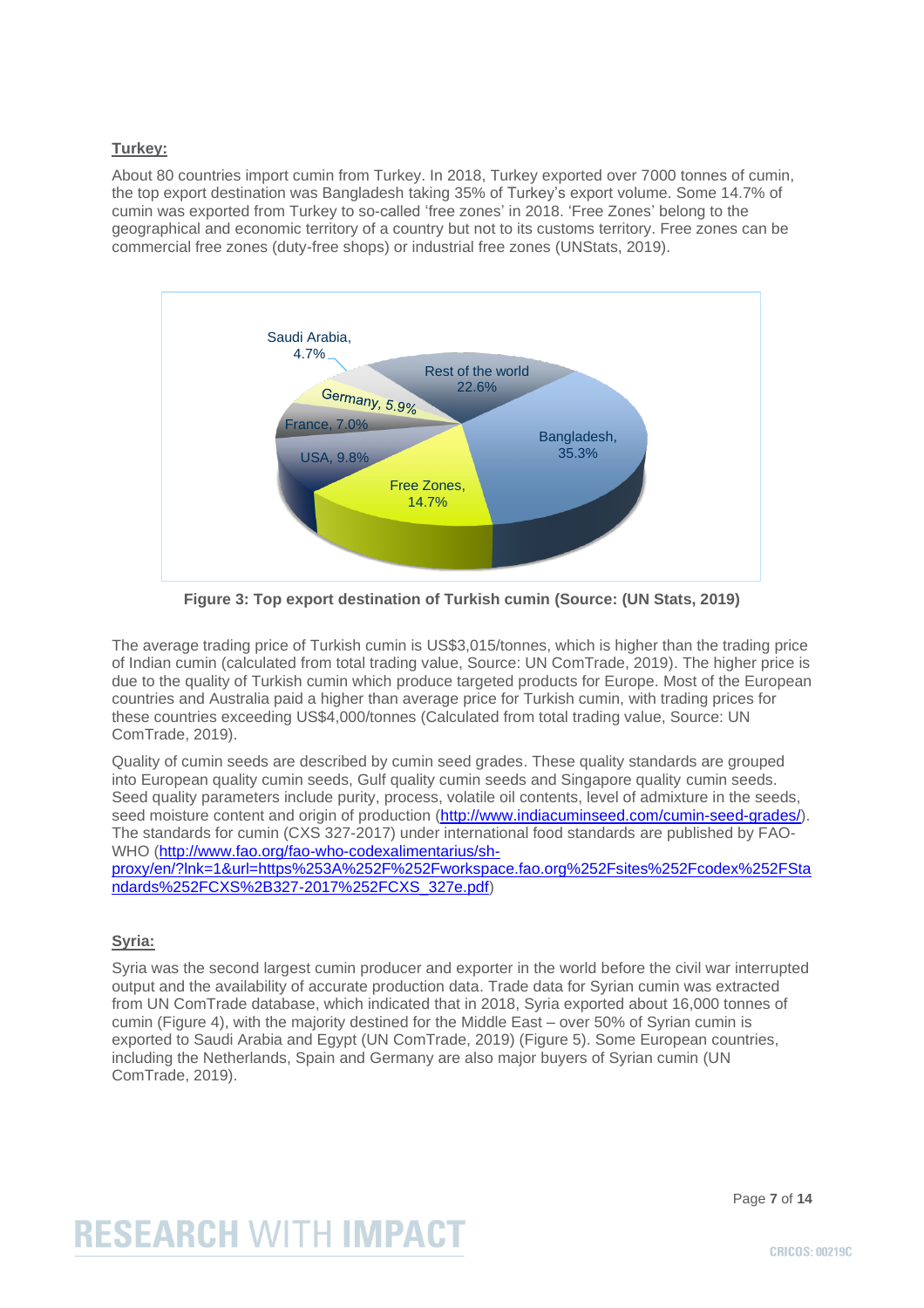### **Cumin importing countries**

Cumin is one of the most used spices in Asian countries, so it is not surprising that Asian nations are among the leading international markets (Table 5). In 2018, about US\$ 415M worth of cumin was imported by different countries with Vietnam taking the lion's share with 27.7%.

The average import price of cumin was US\$ 2,440/tonne in 2018. However, it should be noted that there are variations in the quality of available data regarding the import value of cumin.

| <b>Rank</b>    | <b>Country</b>        | <b>Import quantity</b><br>(thousand tonnes) | <b>Import value</b><br>(million USD) |
|----------------|-----------------------|---------------------------------------------|--------------------------------------|
| 1              | Vietnam               | 48.89                                       | 115.07                               |
| 2              | Bangladesh            | 29.44                                       | 61.28                                |
| 3              | <b>United States</b>  | 15.95                                       | 47.94                                |
| 4              | United Arab Emirates  | 8.66                                        | 19.70                                |
| 5              | Egypt                 | 6.04                                        | 19.14                                |
| 6              | Nepal                 | 7.39                                        | 15.83                                |
| $\overline{7}$ | <b>United Kingdom</b> | 4.42                                        | 13.97                                |
| 8              | Saudi Arabia          | 6.23                                        | 12.89                                |
| 9              | Afghanistan           | 3.87                                        | 9.62                                 |
| 10             | Malaysia              | 3.07                                        | 7.53                                 |

**Table 5: Top ten cumin importing countries**

Data source: Tridge, 2019

#### **Vietnam***:*

In 2018, Vietnam imported about 49,000 tonnes of cumin (Table 5), with almost all of it imported from India. In the past, Vietnam imported cumin from other countries including Turkey, Iran and Syria. There is a large variation in import data of cumin in Vietnam (Figure 6) but the trend line indicates future growth in demand. The predicted demand for imported cumin in Vietnam is 60,000 tonnes by 2025.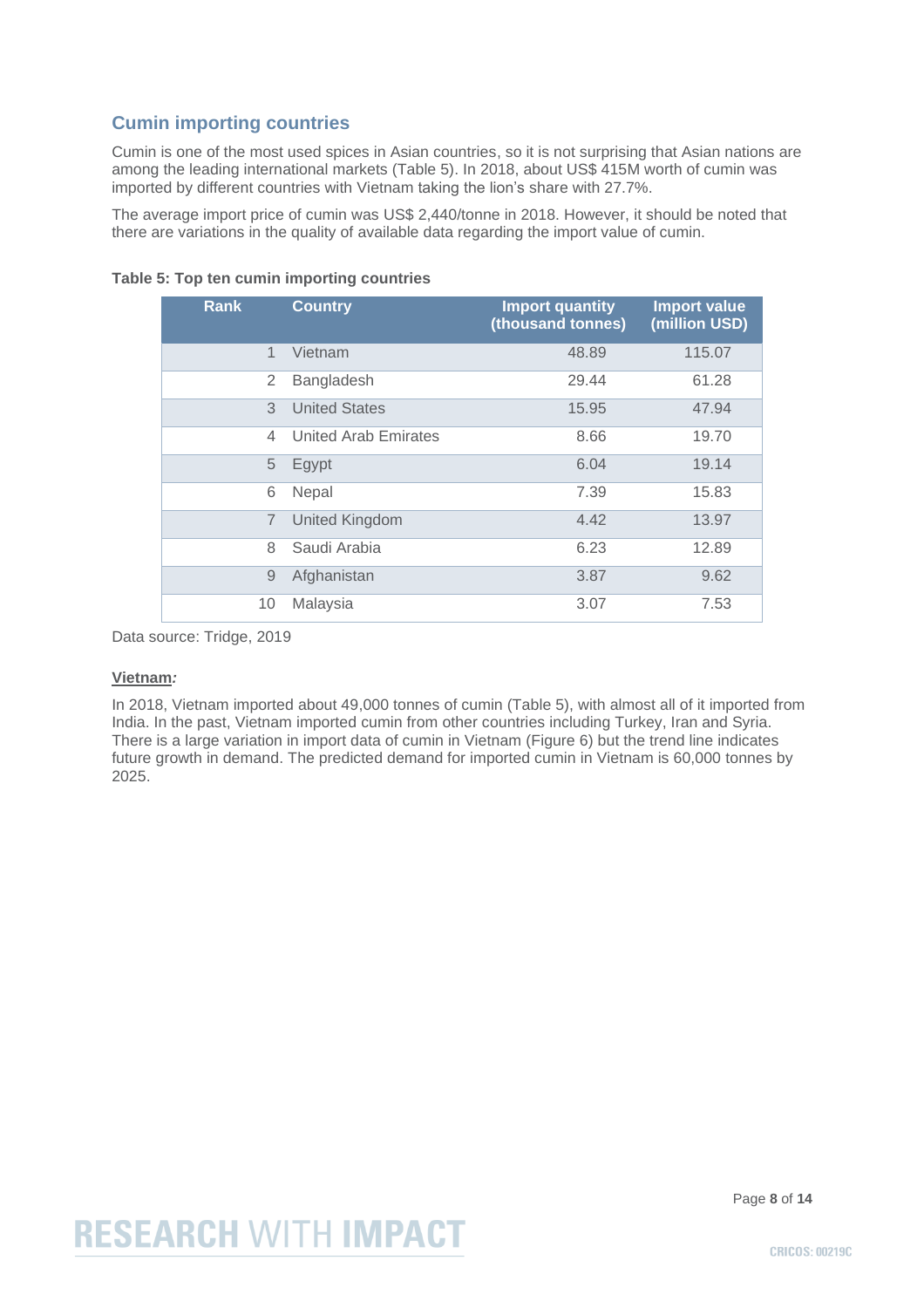

**Figure 6: Quantity of cumin imported by Vietnam.** (Data source: UN ComTrade, 2019)

#### **Bangladesh:**

In 2018, Bangladesh imported cumin predominantly from India and Turkey (Figure 7). The total import value was about US\$ 61M, while the import quantity was about 30,000 tonnes (Figure8) (UN ComTrade, 2019).



**Figure 7: Origin of imported cumin in Bangladesh** (Data source: UN Stat, 2019)

The amount of imported cumin in Bangladesh in recent years indicates a tripling in demand between 2015 and 2018 (Figure 8). Following this trend, the demand for cumin in Bangladesh will reach 105,000t by 2025.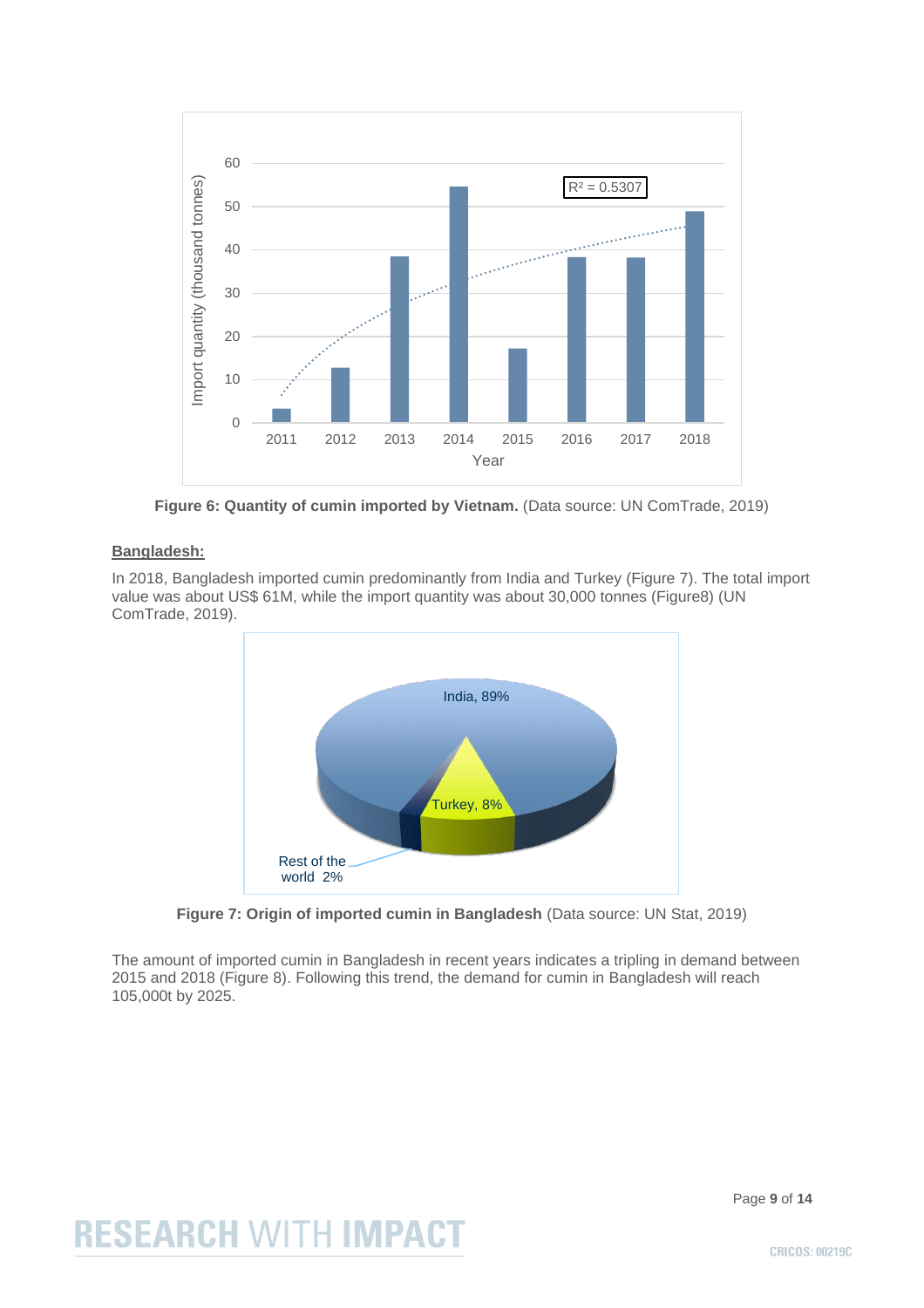

**Figure 8: Quantity of imported cumin in Bangladesh**. (Data source: UN ComTrade, 2019)

#### **USA:**

The USA is the third-largest cumin importer in the world, importing 16,000 tonnes, which equates to US\$48 million worth in 2018 (Figure 10). India is the main cumin exporter to USA and they hold about 82% of market share (Figure 9).



**Figure 9: Origin of imported cumin in USA.** (Data source: UN Stat, 2019)

The growth in demand for cumin in the USA was steady during the last decade (Figure 10). However, the unit trading price of cumin fluctuated during the same period. The average trading price of cumin for the last four years was about US\$ 3,000/tonnes. The trend line indicates that the annual demand for cumin will reach about 21,000 tonnes by 2025.

Page **10** of **14**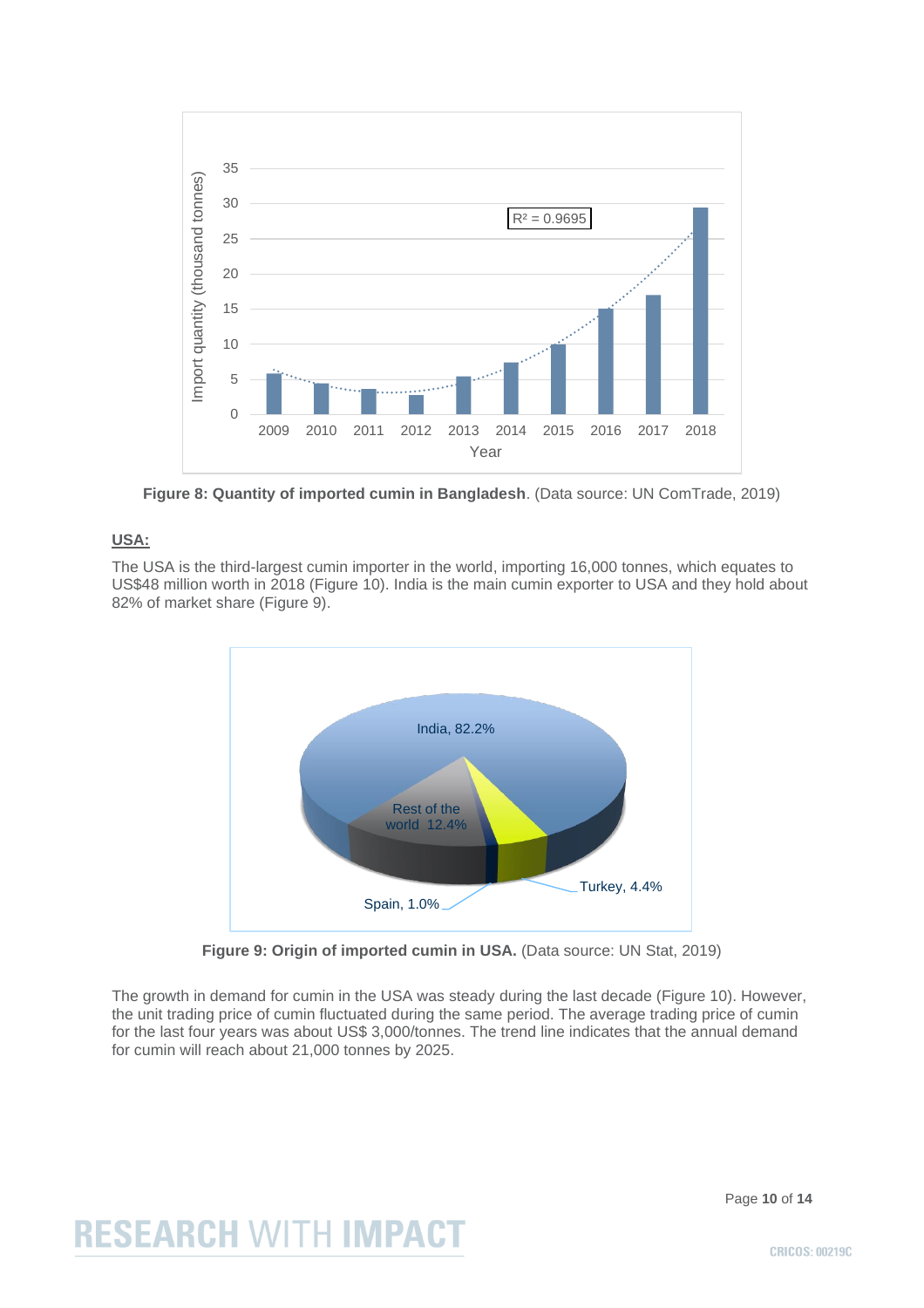

**Figure 10: Cumin importing trend in USA.** (Data source: UN ComTrade, 2019)

### **Australian cumin market**

Australia's domestic market for cumin is entirely supplied though imports (Figure 11). In 2018, Australia imported about 1,080 tonnes of cumin, worth about US\$3.8 million.



**Figure 11: Countries from Australia import cumin** (Data source: UN Stat, 2019)

Available data indicates a continuous growth in the quantity of imported cumin, which also refers to the increasing demand for cumin in Australia. The trend line (Figure 12) indicates that by 2025 the demand for cumin in Australia will exceed 1,800 tonnes/year.

The unit trade price of cumin was volatile over the last decade. However, in 2018, the price was US\$3,553/tonnes (UN ComTrade, 2019). Given the unit value and the size of the market, it is likely that any local industry in Australia will initially target the domestic market before scaling up for international markets. For farmers and processors seeking to establish a domestic cumin industry, it is noted that there are already several trading companies in Australia importing, distributing and wholesaling cumin and cumin products.

Page **11** of **14**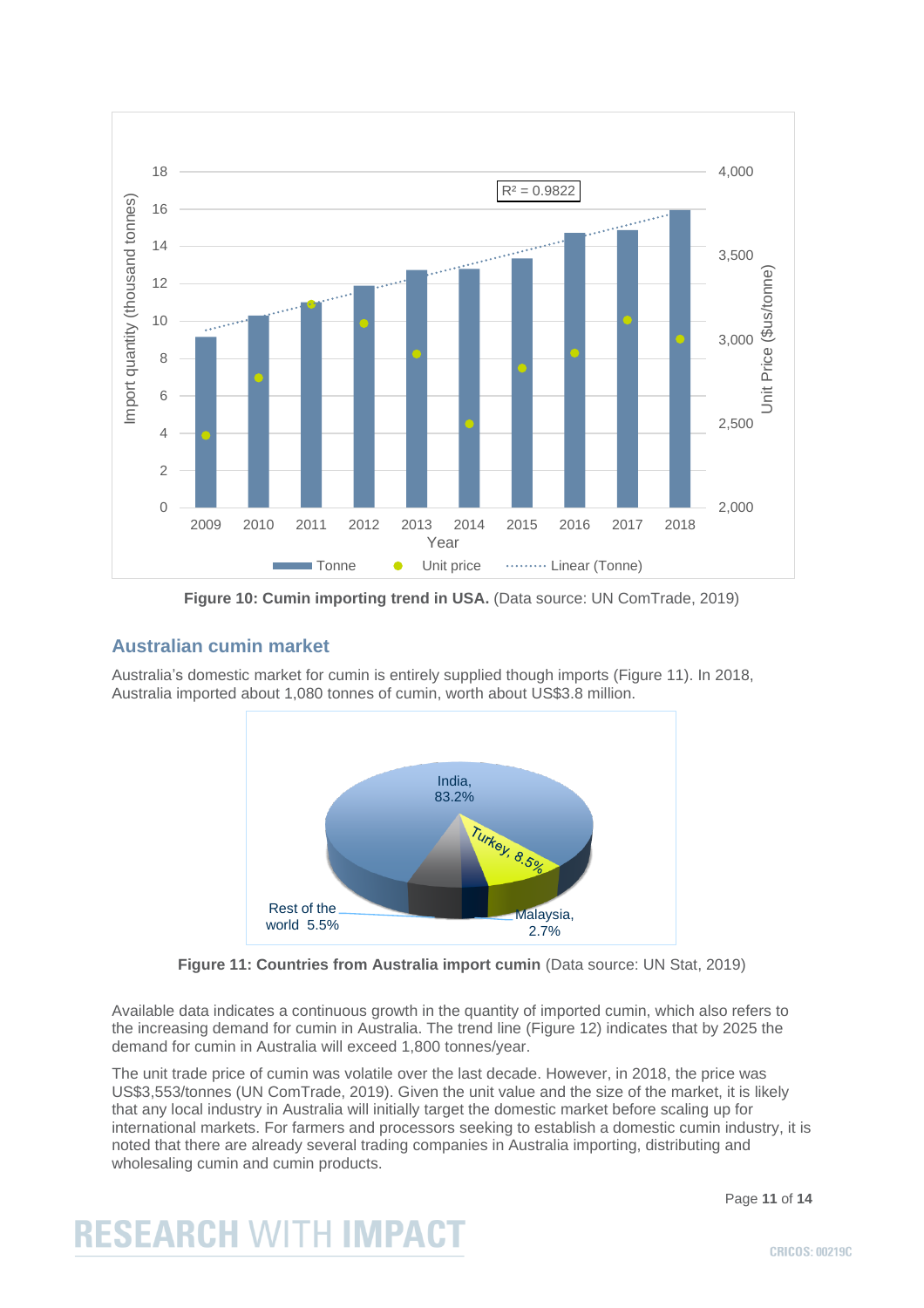

**Figure 12: Trend of cumin trade in Australia** (Data source: UN ComTrade, 2019)

### **Value-added cumin products**

Cumin is mostly used for cooking and seasoning, with cumin powder and cumin oil the most common value-added products for the food market. Potentially for a number of reasons, such as desirable flavour or health purposes, cumin-flavoured drinks, such as cumin tea, Jeera water, tonic water and cumin-flavoured energy drinks, are some of the more recent and innovative value-added food products. Cumin cake, cumin ice cream, cumin additives in breads and rotis, and cumin sorbets are also being more frequently found on supermarket shelves.

As well as flavour, cumin also appeals to food consumers as a good source of plant protein, monosaturated fats and dietary fibres, which have different health benefits. Cumin is commonly used in traditional medicines. Literature indicates different biological and biomedical activities of cumin (Mnif & Aifa, 2015). Cumin can be used for the treatment of indigestion and hypertension (Kalaivani et al., 2013). Researchers have even studied the effect of cumin on colon cancer (Nalini et al., 2006). Srinivasan (2018) has summarised different usages of cumin in his review paper and graphically presented the medicinal properties of cumin (Figure 13).

Page **12** of **14**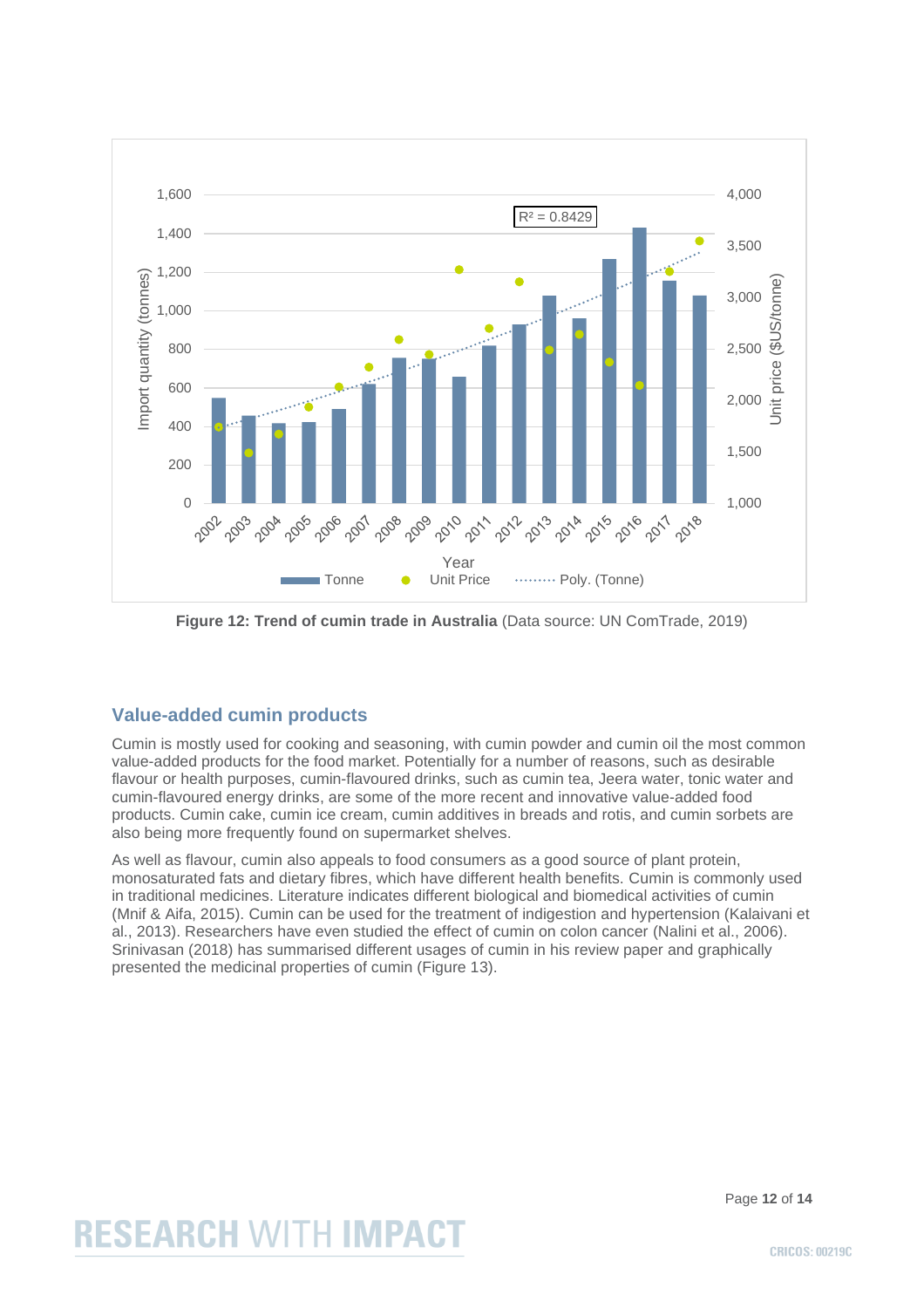

**Figure 13: Medicinal usage of cumin.** (adapted from Srinivasan, 2018)

The vast array of applications of cumin in value-added products warrants further and more detailed investigation of value-adding opportunities in the event that an Australian supply chain can be established.

### **Conclusion**

Cumin production and consumer demand around the world have both increased during the last decade. The demand for cumin is predicted to continue to increase due to increasing population, changing food consumption behaviour, and increasing demand for value-added products such as oil and powder.

Australia has the potential to enter into the commercial production of cumin by first targeting the domestic market, which has a current value of around US\$4 million. A more accurate assessment of potential market value for domestic crops will depend on the quality of the cumin seeds. This needs to be ascertained through trial production before production is assessed on a commercial scale.

The current CRCNA 'Spicing up the North' project is designed to provide a baseline of information on cumin varietal performance and environmental suitability, which will go some way to addressing these questions. The project will also assess the gross margins of cumin production in Australian conditions during the verification and commercialisation phases.

Further research will be required to consolidate on this establishment phase and address questions including:

- Precise agronomic recommendations for pest, disease and weed control, need to be investigated through trial production.
- A detailed supply and value chain analysis to investigate factors including logistics (storage, segregation, transport etc), product processing infrastructure, consumer preference and the viability of value-added products.

### The CRCNA acknowledges the support of its government partners.





**Australian Government** 

**Department of Industry, Science, Energy and Resources** 

**Primary Industries and Regional Development** 



Page **13** of **14**

# **RESEARCH WITH IMPACT**

**CRICOS: 00219C**